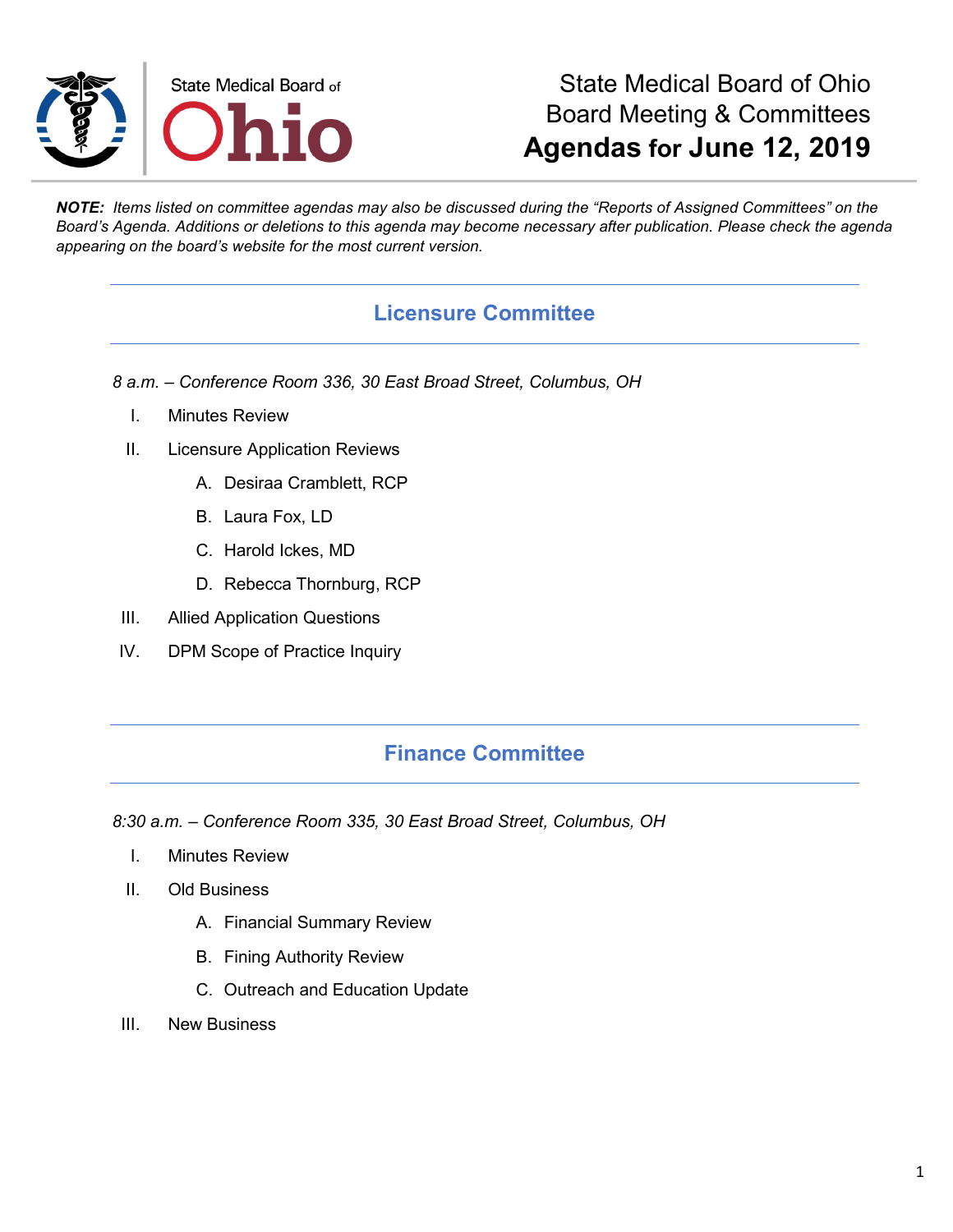

## **Policy Committee**

*9:15 a.m. – Conference Room 336, 30 East Broad Street, Columbus, OH*

- I. Minutes Review
- II. Rule Review Update
- III. Legislative Update
- IV. Proposed legislative change related to the loss of NCCPA certification
- V. Request to File Rules with CSI
	- A. Changes to Rule 4731-13-13, OAC regarding hearing subpoenas-Request to file with CSI
	- B. Changes to Chapters 4730-1, 4730-2, and 4730-3, OAC regarding PAs-Request to file with **CSI**
	- C. Changes to Chapter 4761, OAC-Respiratory Care-Request to file with CSI
	- D. Changes to Rules with Military Service Provisions-Request to file with CSI
- VI. Initial Draft of Internal Management Rule for Licensure Approval delegation

## **Compliance Committee**

*Approximately 2 p.m. – 3rd Floor Hearing Room, 30 East Broad Street, Columbus, OH*

- I. Initial Probationary Appearances
	- A. Hollie Aneshansley, MT
	- B. Larry Doss, MD
	- C. Gerry Hsu, PA
	- D. Muyuan Ma, MD
	- E. Melissa Verchio, MD
- II. Approval of Reports of Conferences
- III. Board-Approved Treatment Provider Applications
- IV. Minutes Review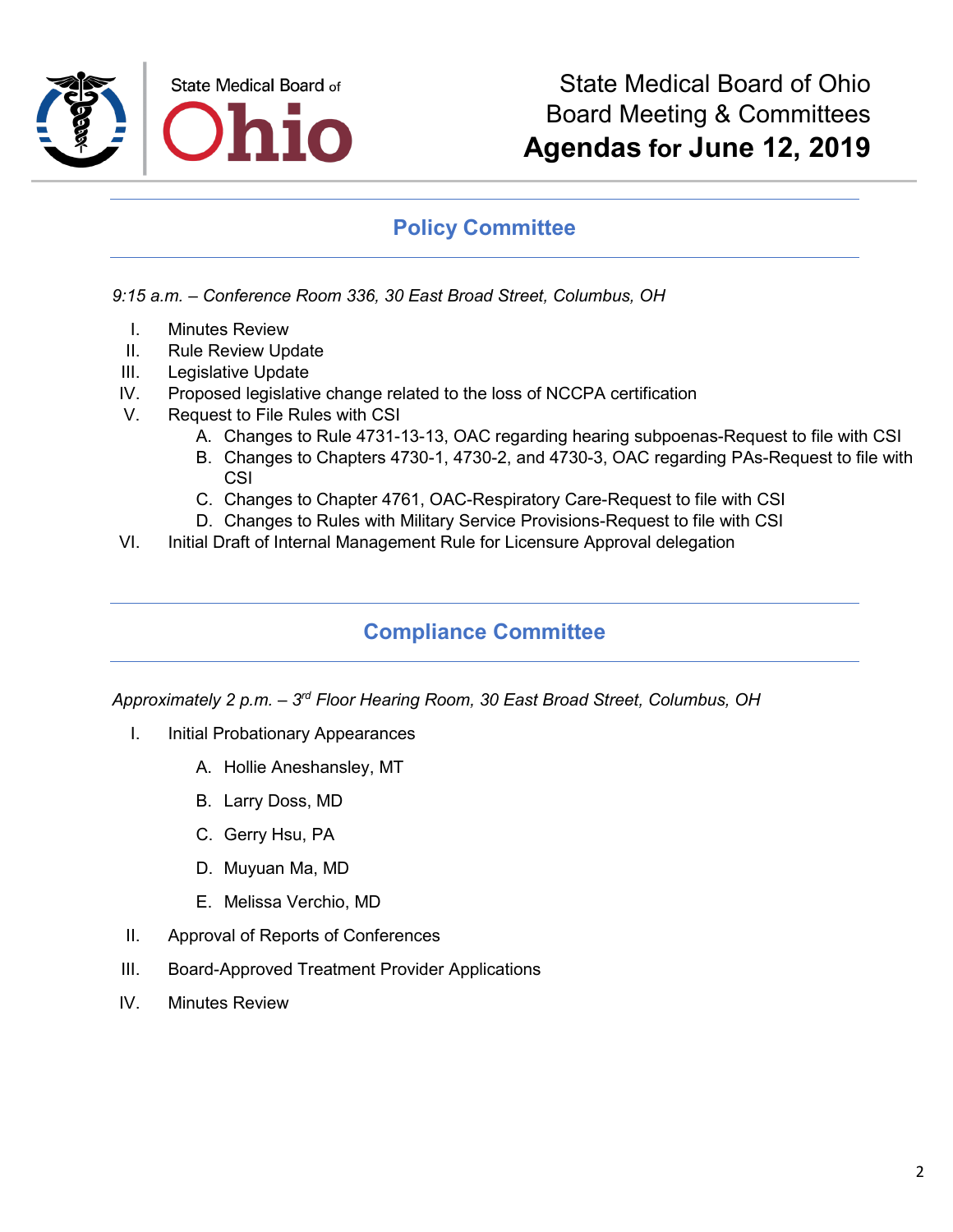

# State Medical Board of Ohio Board Meeting & Committees **Agendas for June 12, 2019**

*NOTE: Additions to this agenda may become necessary. Please check the agenda appearing on the Board's website for the most current version. Agenda items may be discussed out of order, at the discretion of the Board President.*

# **Board Meeting**

- *10 a.m., 3rd Floor Hearing Room, 30 East Broad Street, Columbus, OH*
	- I. ROLL CALL
	- II. MINUTES REVIEW
		- A. May 8, 2019 Board Meeting Minutes
		- B. May 23, 2019 Special Meeting Minutes
	- III. APPLICANTS FOR LICENSURE
		- A. Physicians & Allied Professionals
		- B. Certificate to Recommend Medical Marijuana
	- IV. QUALIFYING CONDITIONS FOR OHIO'S MEDICAL MARIJUANA CONTROL PROGRAM
		- A. Medical Marijuana Expert Review Committee Reports and Recommendations
		- B. Approval or Rejection of Petitions to Add Qualifying Conditions
			- 1. Anxiety
			- 2. Autism Spectrum Disorder
			- 3. Depression
			- 4. Insomnia
			- 5. Opioid Use Disorder
	- V. REPORTS AND RECOMMENDATIONS
		- A. Freeda Flynn, MD
		- B. Edward Picardi, MD
		- C. Scott Welden, MD
	- VI. Findings, Orders & Journal Entries
		- A. Dawn Janelle Allen, RCP
		- B. Nichole Ann Brennan, LMT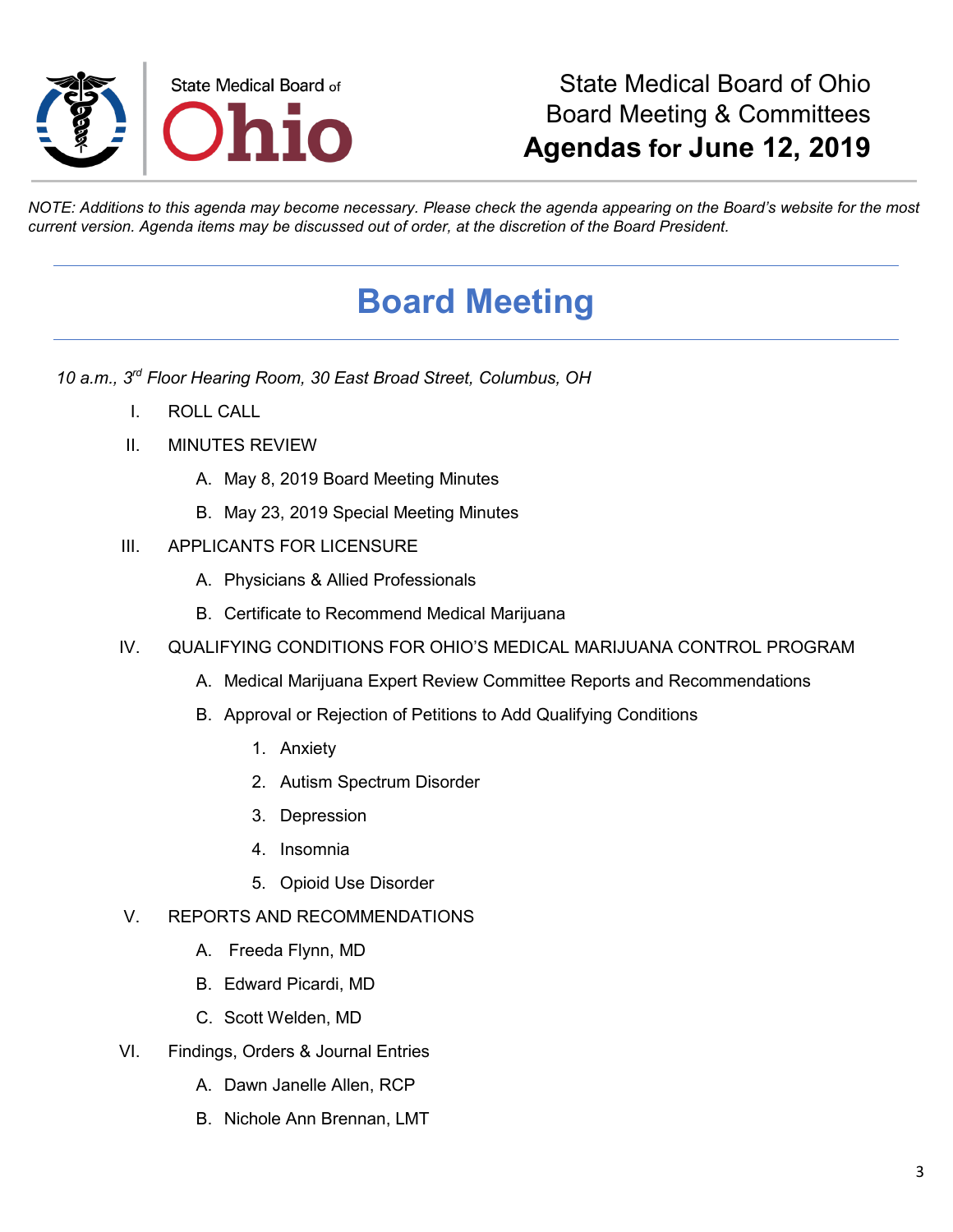



- C. Robert Alan Fiorentini, RCP
- D. Hazel Thornton Fishel, MD
- E. Gregory Lee Long, MD
- F. Kaitlynn Comer Osberg, MT
- G. Julie Marie Uhrman-Samiec, MT
- VII. EXECUTIVE SESSION I
- VIII. NON-DISCIPLINARY WITHDRAWALS
	- A. Crystal Ashley Burgess, LMT
- IX. SETTLEMENT AGREEMENTS
- X. CITATIONS: NOTICES OF OPPORTUNITY FOR HEARING, ORDERS OF SUMMARY SUSPENSION, ORDERS OF IMMEDIATE SUSPENSION, AND ORDERS OF AUTOMATIC **SUSPENSION**
- XI. EXECUTIVE SESSION II
- XII. RULES & POLICIES
	- A. May 13 Rule Hearing Report
	- B. 4731-25-8 and 4731-31-1
	- C. Conviction as Bar to Licensure
- XIII. OPERATIONS REPORT
- XIV. ELECTIONS OF BOARD PRESIDENT AND VICE PRESIDENT
- XV. REPORTS BY ASSIGNED COMMITTEES
	- A. Compliance Committee Report
	- B. Licensure Committee Report
	- C. Finance Committee Report
	- D. Policy Committee Report
- XVI. PROBATIONARY REQUESTS
	- A. Christopher Alsager Lee, MD
	- B. Hollie Aneshansley, MT
	- C. Marvin Baula, MD
	- D. Thomas Bering, MD
	- E. Deborah Cook, DPM
	- F. Tina Davis, MT